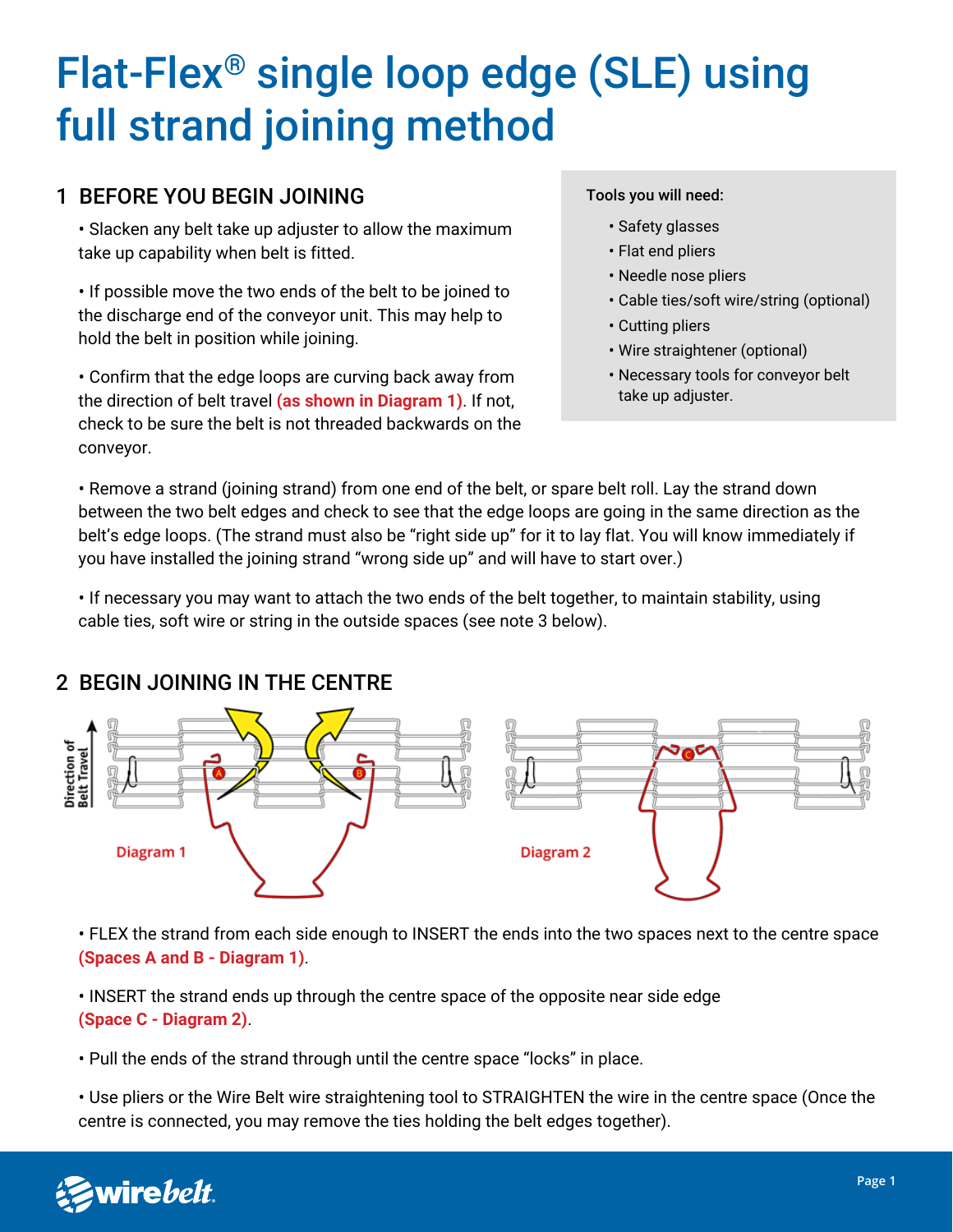# 3 WEAVE STRAND TO ONE SIDE



Diagram<sub>3</sub>

Diagram 4

• FLEX or BEND in the centre of the next space and INSERT it down through and around the Z-bend in this space on the belt end wire closest to you **(Space D on Diagram 3)**. **Note: Always try to avoid bending the wire at the Z-bend!**

• BEND the wire toward the center and INSERT up through and around the Z-bend next to the centre space **(Space E on Diagram 4)**.

• Pull the strand wire through the mesh and STRAIGHTEN it with your pliers or wire straightener. **TIP: Pull the strand in the direction that it goes through the Z-bend links.**

• Repeat these three moves until you reach the side edge of the belt **(Diagram 5)**.



• Using your pliers, connect the join strand's edge loop to the belt's edge loop on the near edge by hooking the edge loop up through Space F on **Diagram 5**.

• Connect the edge loop on the far edge of the main belt to the strand's edge loop by gently flexing the outer space strand up through the connected join strand using your flat nose or needle nose pliers **(Diagram 6)**.

• STRAIGHTEN the strand with your pliers.

#### 4 WEAVE STRAND TO THE OTHER SIDE

• Repeat number 3 above, going in the opposite direction, weaving to the other side edge of the belt **(Diagrams 3 through 6)**.

• If you are installing a new belt, you are finished joining. \*See Important notes below**.**